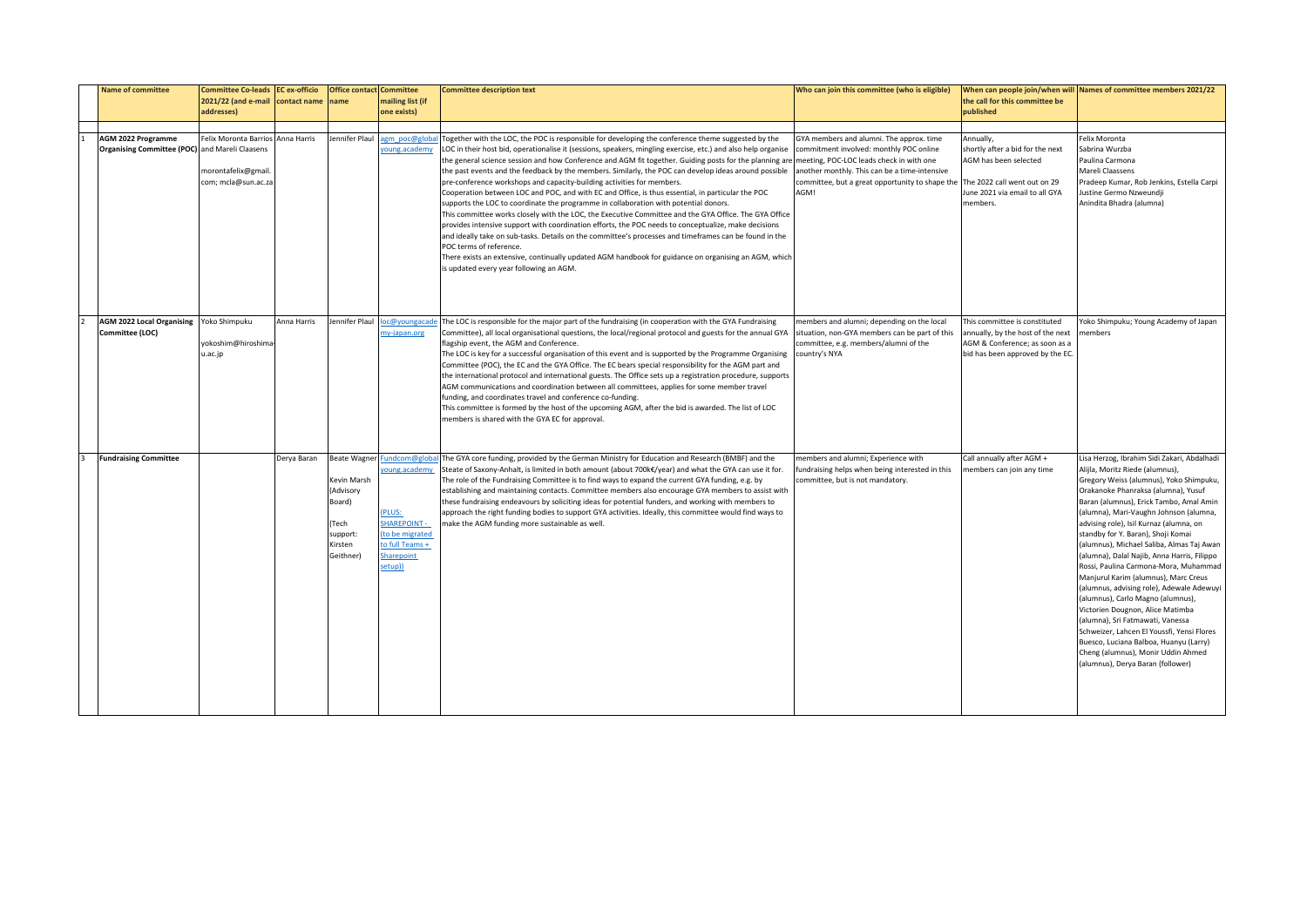| <b>Membership Selection</b><br>Committee                       | Menattallah Elserafy Mohamed<br>melserafy@zewailcit<br>edu.eg/                                                                                                                      | Elhadidy            | Franziska<br>Güntner   |                                        | The GYA Membership Selection Committee takes care of the selection process of the GYA, and plays a<br>vital role in maintaining the excellence and diversity of new members. The members of this committee<br>review all incoming applications for new membership each year (approximately 40 new members<br>selected each year). The process is run by the chair of the committee. There are several rounds of<br>reviews through which applications go (over 460 applications received in 2019). The goal is to admit the<br>best applicants, matching the GYA criteria and who will be active during their five years of GYA<br>membership.<br>There is extensive documentation available from the GYA Office on the process of selecting new<br>members, to guide committee members (see 8. New Member Selection):<br>https://intranet.globalyoungacademy.net/wiki/gya-procedures                                                                                                                                                                                                                                                                                                                                                                                                                                                                                                                                                                                                                                                                                                                                                | members and alumni; requirement for<br>committee membership: at least one previous<br>AGM (or e-AGM) participation.                                                                                                                                                                                                                                                                                                                                                                                                                                                                                                                                                                                                     | with a deadline of 1 July                              | Annually, after each AGM, usually Names of this committee are not<br>publicised |
|----------------------------------------------------------------|-------------------------------------------------------------------------------------------------------------------------------------------------------------------------------------|---------------------|------------------------|----------------------------------------|--------------------------------------------------------------------------------------------------------------------------------------------------------------------------------------------------------------------------------------------------------------------------------------------------------------------------------------------------------------------------------------------------------------------------------------------------------------------------------------------------------------------------------------------------------------------------------------------------------------------------------------------------------------------------------------------------------------------------------------------------------------------------------------------------------------------------------------------------------------------------------------------------------------------------------------------------------------------------------------------------------------------------------------------------------------------------------------------------------------------------------------------------------------------------------------------------------------------------------------------------------------------------------------------------------------------------------------------------------------------------------------------------------------------------------------------------------------------------------------------------------------------------------------------------------------------------------------------------------------------------------------|-------------------------------------------------------------------------------------------------------------------------------------------------------------------------------------------------------------------------------------------------------------------------------------------------------------------------------------------------------------------------------------------------------------------------------------------------------------------------------------------------------------------------------------------------------------------------------------------------------------------------------------------------------------------------------------------------------------------------|--------------------------------------------------------|---------------------------------------------------------------------------------|
| <b>GYA Activities Funding</b><br><b>Review Committee (ARC)</b> | Muhammad Faroog<br><b>ind</b> tbd<br>arooqcp@gmail.com                                                                                                                              | Mohamed<br>Elhadidy | Anna-Maria<br>Gramatté | Actfundrev@gli<br>balyoung.acade<br>my | The ARC manages the allocation of internal funding for member activities by overseeing the application<br>process for internal funding for:<br>Base funding for working groups and incubators (annually)<br>Top-up funding for working groups (twice each year)<br>North-South Interdisciplinary Grant (annually)<br>The Committee is supported by the GYA Office in the processing of the applications and the<br>announcement of decisions.<br>The results of any review process are put forward to the entire EC (including GYA Co-Chairs and Working<br>Group Portfolio co-leads) for formal approval. In case of problematic cases/contested issues, the EC<br>makes the final decision. The GYA Office then communicates decisions to the groups.                                                                                                                                                                                                                                                                                                                                                                                                                                                                                                                                                                                                                                                                                                                                                                                                                                                                              | members & alumni (In exceptional cases, one of<br>the co-leads can be a GYA alumnus/a.); In case a<br>reviewer is part of the group whose proposal is<br>being reviewed, they will refrain from reviewing<br>this particular proposal.                                                                                                                                                                                                                                                                                                                                                                                                                                                                                  | Call annually after AGM +<br>members can join any time | Names of this committee are not<br>publicised                                   |
| <b>GYA Outputs Review</b><br>Committee (ORC)                   | Sandeep Kaur & tbc<br>Teresa Stoepler will<br>help transition to<br>new co-lead and then<br>step down in 2021<br>sandeepkaur.gya201<br>9@gmail.com;<br>teresa.stoepler@gma<br>I.com | Mohamed<br>Elhadidy | Anna-Maria<br>Gramatté | evcom@global<br>oung.academy           | The ORC manages the review of all GYA outputs that are for release into the public domain in the name<br>of the GYA or are recognised as having had major GYA input and/or funding (statements, reports,<br>surveys, etc.).<br>Similar to an editorial board, members of the committee will not necessarily carry out the review<br>themselves, but it is up to them to find suitable reviewers among the GYA members and alumni<br>(sometimes also external experts, or GYA Advisory Board members), collect their feedback and<br>communicate this feedback back to the group whose output is being reviewed.<br>For works submitted to an outside peer-reviewed publication, such as a book, journal article, or scientifi<br>report, this committee will simply verify the peer review reports, check the way the GYA is represented,<br>and confirm acceptance. It will not conduct an additional review.<br>Reviews happen on a rolling basis, whenever a group submits an output for review.<br>The results of any review process are put forward to the entire EC (including GYA Co-Chairs and Working<br>Group Portfolio co-leads) for formal approval. In case of problematic cases/contested issues, the EC<br>makes the final decision.<br>Reviews needed in a very short period of time in the interest of the GYA's standing vis-à-vis its partners<br>(less than 10 days), or any ad-hoc statements of a political/current affairs nature issued on behalf of the<br>GYA, will go directly to the EC.<br>Details about the committee's processes and timeframes can be found in the ORC terms of reference.<br>[LINK] | members & alumni (In exceptional cases, one of<br>the co-leads can be a GYA alumnus/a.)<br>In addition to the core group of committee<br>members, the entire GYA membership and<br>alumni constitute the potential pool of reviewers<br>for specific topics/disciplines, based on their<br>expertise and previous GYA engagement (e.g. in<br>working groups). The Committee co-leads/lead<br>will approach suitable candidates for each<br>upcoming review individually and ask for their<br>time and contribution.<br>Members of a group submitting an output for<br>review will not be asked to act as reviewers even<br>if they had no part in developing the output in<br>question, to avoid conflicts of interest. | Call annually after AGM +<br>members can join any time | Names of this committee are not<br>publicised                                   |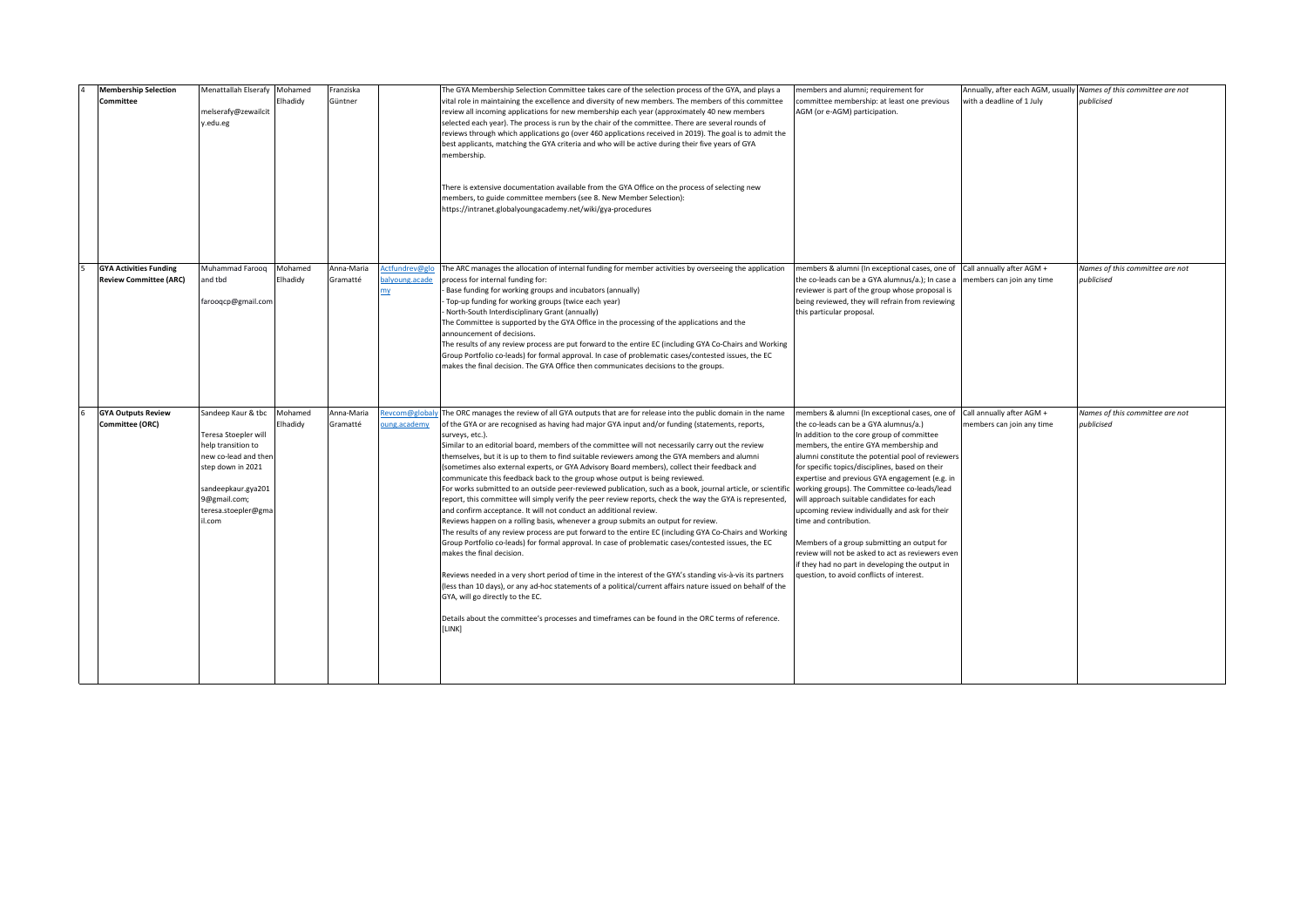| <b>GYA Constitutional and</b>                            | Vanessa MacDonnell Michael                    |                |                   | Beate Wagner Colcom@globaly    | The vision and guiding principles of the GYA are laid out in the constitution. The GYA is a living and                                                                                                     | members & alumni; legal experience is not        | Call annually after AGM +                              | Liav Orgad (alumnus)                                  |
|----------------------------------------------------------|-----------------------------------------------|----------------|-------------------|--------------------------------|------------------------------------------------------------------------------------------------------------------------------------------------------------------------------------------------------------|--------------------------------------------------|--------------------------------------------------------|-------------------------------------------------------|
| <b>Legal Committee</b>                                   | & tbc                                         | <b>Backes</b>  | (Tech<br>support: | oung.academy                   | learning organisation, and from time to time changes to the constitution are put forward by our<br>members or the EC. The role of the Constitutional and Legal Committee is to review these suggestions in | required, but would help.                        | members can join any time                              | Monir Uddin Ahmed (alumnus)<br>Shamsun Khan (alumnus) |
|                                                          | vmacdonn@uottawa.                             |                | Kirsten           |                                | terms of legal feasibility, assess the impact of these changes and advise the EC. The committee may also                                                                                                   |                                                  |                                                        | Daniel Ochieng Orwenjo                                |
|                                                          |                                               |                | Geithner)         |                                | give other legal advice to the GYA Office and EC, when needed.                                                                                                                                             |                                                  |                                                        | Fuat Balci (alumnus)                                  |
|                                                          |                                               |                |                   |                                |                                                                                                                                                                                                            |                                                  |                                                        | Eyad Hamad (alumnus)                                  |
|                                                          |                                               |                |                   |                                |                                                                                                                                                                                                            |                                                  |                                                        | John Ganle                                            |
|                                                          |                                               |                |                   |                                |                                                                                                                                                                                                            |                                                  |                                                        | Borys Wrobel (alumnus)                                |
|                                                          |                                               |                |                   |                                |                                                                                                                                                                                                            |                                                  |                                                        | Vanessa MacDonnell<br>Martin Dominik (alumnus)        |
|                                                          |                                               |                |                   |                                |                                                                                                                                                                                                            |                                                  |                                                        | Carlo Magno (alumnus)                                 |
|                                                          |                                               |                |                   |                                |                                                                                                                                                                                                            |                                                  |                                                        | Chandra Shekhar Sharma                                |
|                                                          |                                               |                |                   |                                |                                                                                                                                                                                                            |                                                  |                                                        | Vanessa Schweizer                                     |
|                                                          |                                               |                |                   |                                |                                                                                                                                                                                                            |                                                  |                                                        | Pradeep Kumar                                         |
|                                                          |                                               |                |                   |                                |                                                                                                                                                                                                            |                                                  |                                                        | Nkatha Kabira                                         |
|                                                          |                                               |                |                   |                                |                                                                                                                                                                                                            |                                                  |                                                        | Bartlomiej Kolodziejczyk (alumnus)                    |
|                                                          |                                               |                |                   |                                |                                                                                                                                                                                                            |                                                  |                                                        |                                                       |
|                                                          |                                               |                |                   |                                |                                                                                                                                                                                                            |                                                  |                                                        |                                                       |
|                                                          |                                               |                |                   |                                |                                                                                                                                                                                                            |                                                  |                                                        |                                                       |
| <b>Nominations and</b><br><b>Opportunities Committee</b> | <b>Tyrone Grandison</b><br>and Huanyu (Larry) | Michael Saliba | Jennifer Plaul    | NomOpp@globa<br>oung.academy   | The GYA is frequently invited by partner organisations and further external sources to nominate<br>candidates to serve on international committees, work together with other experts on a topical paper,   | members & alumni                                 | Call annually after AGM +<br>members can join any time | Names of this committee are not<br>publicised         |
| (Nom+OppC)                                               | Cheng                                         |                |                   |                                | participate in events or a working group, or participate in international meetings. The role of this                                                                                                       |                                                  |                                                        |                                                       |
|                                                          |                                               |                |                   |                                | committee is to ensure that the process of nominating GYA representatives is fair and transparent, even                                                                                                    |                                                  |                                                        |                                                       |
|                                                          | tyrone.grandison@u                            |                |                   |                                | if places are limited.                                                                                                                                                                                     |                                                  |                                                        |                                                       |
|                                                          | group,                                        |                |                   |                                | The GYA also actively seeks to nominate members and alumni for important prizes and other interesting                                                                                                      |                                                  |                                                        |                                                       |
|                                                          | huanyu.cheng@psu.e                            |                |                   |                                | opportunities.<br>Committee members will also help with mapping relevant opportunities and actively seeking out                                                                                            |                                                  |                                                        |                                                       |
|                                                          |                                               |                |                   |                                | members and alumni who may be nominated for them.                                                                                                                                                          |                                                  |                                                        |                                                       |
|                                                          |                                               |                |                   |                                | Nominations happen on a rolling basis, whenever opportunities come in.                                                                                                                                     |                                                  |                                                        |                                                       |
|                                                          |                                               |                |                   |                                |                                                                                                                                                                                                            |                                                  |                                                        |                                                       |
|                                                          |                                               |                |                   |                                | Decisions on nominations are made by the committee, and then shared GYA-internally with the EC and                                                                                                         |                                                  |                                                        |                                                       |
|                                                          |                                               |                |                   |                                | the membership in the monthly GYA newsletter.<br>Nominations with a very short turnaround time (less than 10 days) are selected by the EC or the                                                           |                                                  |                                                        |                                                       |
|                                                          |                                               |                |                   |                                | thematically-relevant working group.                                                                                                                                                                       |                                                  |                                                        |                                                       |
|                                                          |                                               |                |                   |                                |                                                                                                                                                                                                            |                                                  |                                                        |                                                       |
|                                                          |                                               |                |                   |                                | For each nomination, two calls will be issued to the membership simultaneously: 1) call for applications;                                                                                                  |                                                  |                                                        |                                                       |
|                                                          |                                               |                |                   |                                | and 2) call for 2-3 expert reviewers for this particular nomination, who support the Nom+OppC core                                                                                                         |                                                  |                                                        |                                                       |
|                                                          |                                               |                |                   |                                | members with specialist perspectives relevant to the call.                                                                                                                                                 |                                                  |                                                        |                                                       |
|                                                          |                                               |                |                   |                                |                                                                                                                                                                                                            |                                                  |                                                        |                                                       |
| <b>EC Nominations and</b>                                | tba (in March 2022)                           | tha            |                   | Beate Wagner Sharepoint (to be | The NEC is responsible for managing the nomination and election process for the GYA leadership                                                                                                             | members and alumni; Committee members are        | Call is sent out to the GYA                            |                                                       |
| <b>Elections Committee (NEC)</b>                         |                                               |                | Tech              | migrated to full               | elections (Co-Chairs and Executive Committee) before and during the AGM.                                                                                                                                   | not allowed to stand for EC or Co-Chair the year | membership & alumni 3 months                           |                                                       |
|                                                          |                                               |                | support:          | Teams +                        | Committee members are expected to work to expand and improve the process of nomination and                                                                                                                 | they are members of this committee.              | prior to the next AGM.                                 |                                                       |
|                                                          |                                               |                | Kirsten           | Sharepoint                     | transparent election to ensure that the GYA gets the diversity in its leadership matching its ambitions.                                                                                                   |                                                  | (=> March 2022)                                        |                                                       |
|                                                          |                                               |                | Geithner)         | setup)                         | There is extensive documentation available to committee members from the GYA Office on how the                                                                                                             |                                                  |                                                        |                                                       |
|                                                          |                                               |                |                   |                                | process has been run so far.<br>The Committee will only be active for a few months, around the AGM, and will then be disbanded. A new                                                                      |                                                  |                                                        |                                                       |
|                                                          |                                               |                |                   |                                | committee will be formed for the AGM the following year.                                                                                                                                                   |                                                  |                                                        |                                                       |
|                                                          |                                               |                |                   |                                |                                                                                                                                                                                                            |                                                  |                                                        |                                                       |
|                                                          |                                               |                |                   |                                |                                                                                                                                                                                                            |                                                  |                                                        |                                                       |